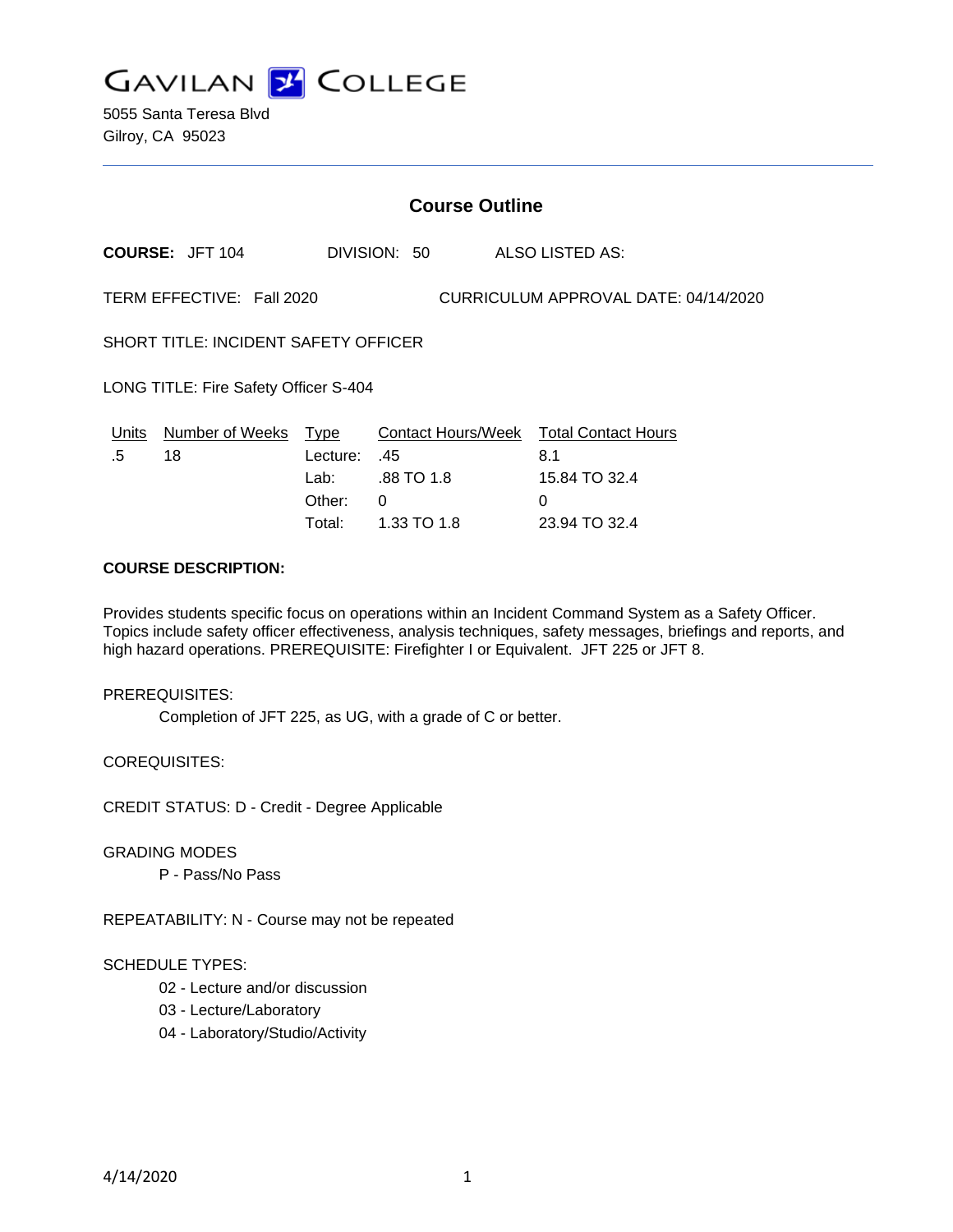# **STUDENT LEARNING OUTCOMES:**

By the end of this course, a student should:

1. Identify and prepare for risk management at scene. Include situation awareness, communication, weather, and hazard assessment.

2. Identify Tech-Rescue Incidents as confined space, trench and hazmat incidents. Duties to include victim location and predicament and rescue likelihood with additional monitoring.

## **CONTENT, STUDENT PERFORMANCE OBJECTIVES, OUT-OF-CLASS ASSIGNMENTS**

Curriculum Approval Date: 04/14/2020

Lecture Content:

Content: (8 hours)

- I. Introduction to the Safety Officer Role
- A. Safety Officer Role in fire departments
- B. History of the fire
- department safety officer
- C. National Fire Protection Association Standards (NFPS) standards that affect and pertain
- to the incident safety officer
- D. Explain the need for an

incident safety officer in empirical and image terms

- II. Risk Management
- A. Situation Awareness
- 1. Size-up
- 2. Clear Objectives
- 3. Communications
- 4. Fire Behavior
- 5. Weather
- 6. Chain of Command
- 7. Barriers
- B. Hazard Assessment
- 1. Identify
- 2. Estimate potential hazard

3.

- Utilize Job Aid Checklists
- C. Hazard Control
- 1. Job Aid Checklists
- 2. Proper Personal Protective Equipment (PPE)
- 3. Safety Equipment
- D. Decision Point
- 1. Go/No Go
- 2. The Five hazardous attitudes that effect the decision making process
- E. Evaluate
- 1. Supervisors
- 2. Personnel / resources working for you
- 3. Ongoing Re-Evaluation of the operation

Lab Content:

- III. Safety Concepts (4 hours)
- A. Safety in the Operational Environment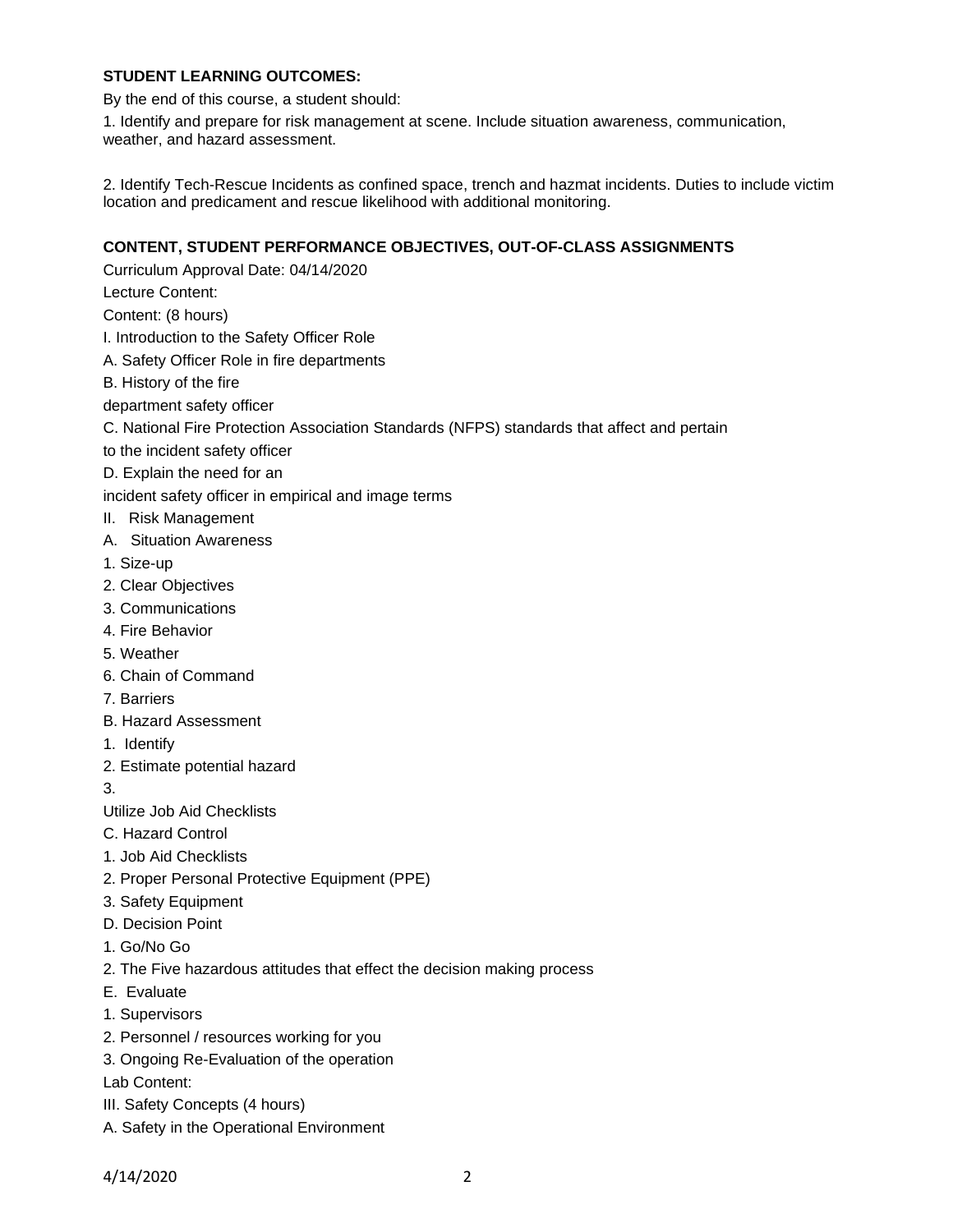- 1. Procedures
- 2. Guidelines
- 3. Equipment
- 4.Personnel
- IV. The Incident Safety Officer (ISO) at Technical Rescue Incidents (4 hours)
- A. Tech-rescue incidents
- 1. Mandatory ISO assignment for confined space, trench, and hazmat incidents
- B. General Duties at the Tech-Rescue Incident
- 1. Victim location and predicament
- 2. Rescue likelihood
- C. Monitoring Issues at Tech-Rescue Incidents
- 1. Risk
- 2. Operational effectiveness
- D. Personal Safety System Issues at Tech-Rescue Incidents
- 1. Accountability systems
- 2. Control Zones
- 3. Radio Transmissions
- 4. Rehab
- 5. Traffic
- E. Defining Other Needs
- 1. Need for ISO assistance
- V. Incident Safety Officer (ISO) at Structure Fires (4-10 hours)
- A. Introduction to Specific Incident Types
- 1. Standard format to address multiple incident types
- B. ISO General Duties at Structure Fires
- 1. Structure fires considered the most risky incident type
- 2. Monitor general issues
- 3. Evaluate personal safety system issues
- 4. Define other needs
- 5. Benchmarks
- C. Monitoring Issues at Structure Fires
- 1. Risk
- 2. Operational effectiveness
- D. Personal Safety System Issues at Structure Fires
- 1. Personal accountability report (PAR)
- 2. Control Zones (NFPA1521)
- VI. Incident Safety Officer (ISO) Action Model at Structure Fires (4-14 hours)
- A. Applying the ISO Action Model at Structure Fires
- 1. Risk evaluation at a structure fire
- 2. Recon evaluation at a structure fire
- 3. Resource evaluation at structure fires
- 4. Report issues at structural fires
- B. Unique Considerations at Structure Fires
- 1. Residential versus commercial fires
- 2. High-rise buildings
- 3. Strip malls
- 4. Buildings with central hallways and stairwells
- C. The ISO Action Model at structural fires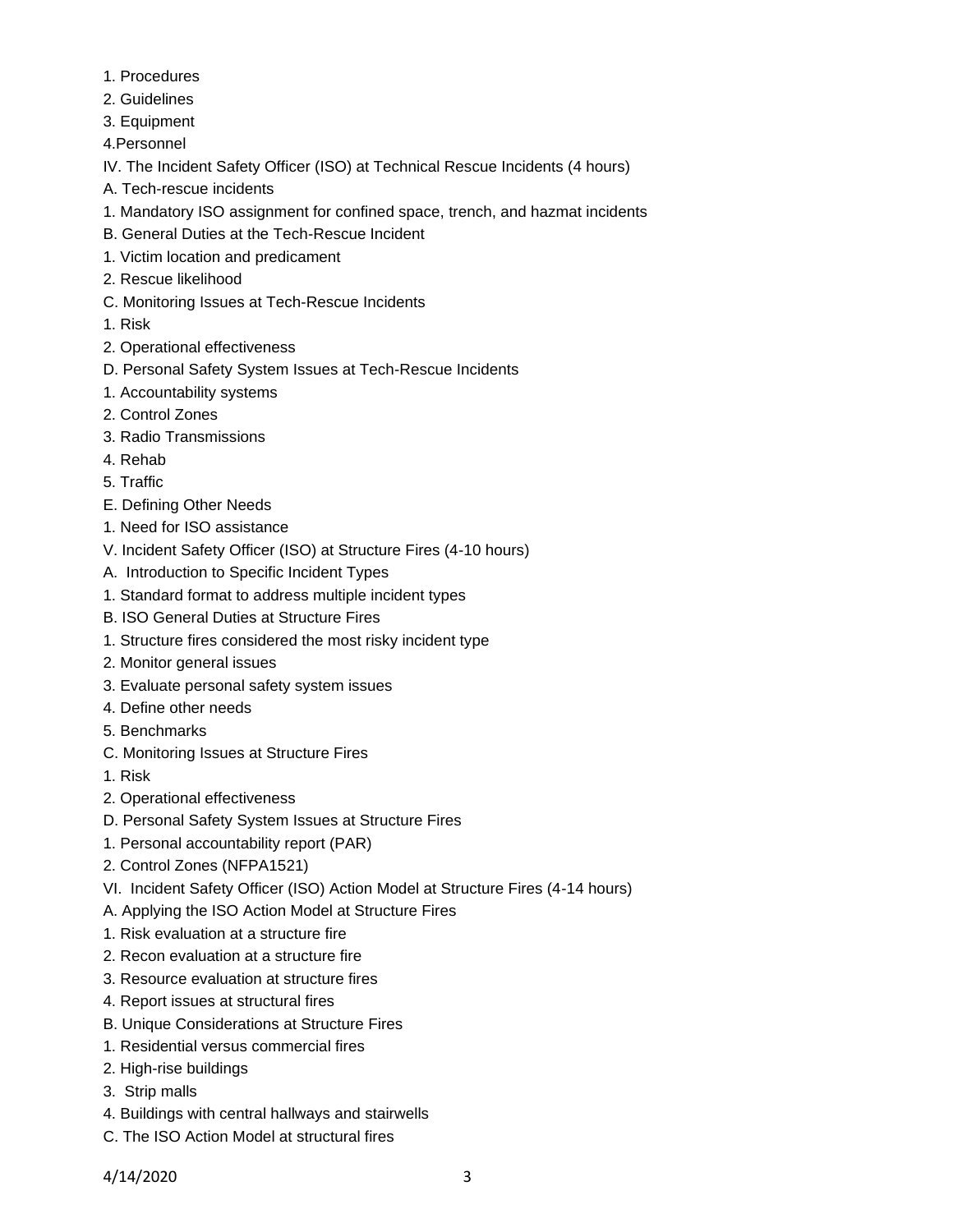- 1. Risk: Rescue profile
- 2. Recon Evaluate principal hazard, integrity, and physical surroundings
- 3. Rehab Evaluate time, personnel, and equipment
- 4. Report: utilize safety briefings

### **METHODS OF INSTRUCTION:**

Skills Demonstration, Lecture, Scenario Training

### **METHODS OF EVALUATION:**

CATEGORY 1 - The types of writing assignments required: Percent range of total grade: 10 % to 20 % Reading Reports Course primarily involves skill demonstration or problem solving CATEGORY 2 - The problem-solving assignments required: Percent range of total grade: 20 % to 30 % Field Work Other: Skills Exam CATEGORY 3 - The types of skill demonstrations required: Percent range of total grade: 50 % to 90 % Class Performance/s Field Work Performance Exams CATEGORY 4 - The types of objective examinations used in the course: Percent range of total grade: 30 % to 50 % Multiple Choice Other: Skills Demonstration **:**

### **Recommended Representative Textbooks**

FEMA. NIMS ICS All-Hazards Safety Officer. FEMA,2020. or other appropriate college level text Reading Level of Text, Grade: 12 Verified by: An-Yueng

## **Recommended Other Texts and Materials**

Fire Department Incident Safety Officer 3nd Edition, David Dodson 2019